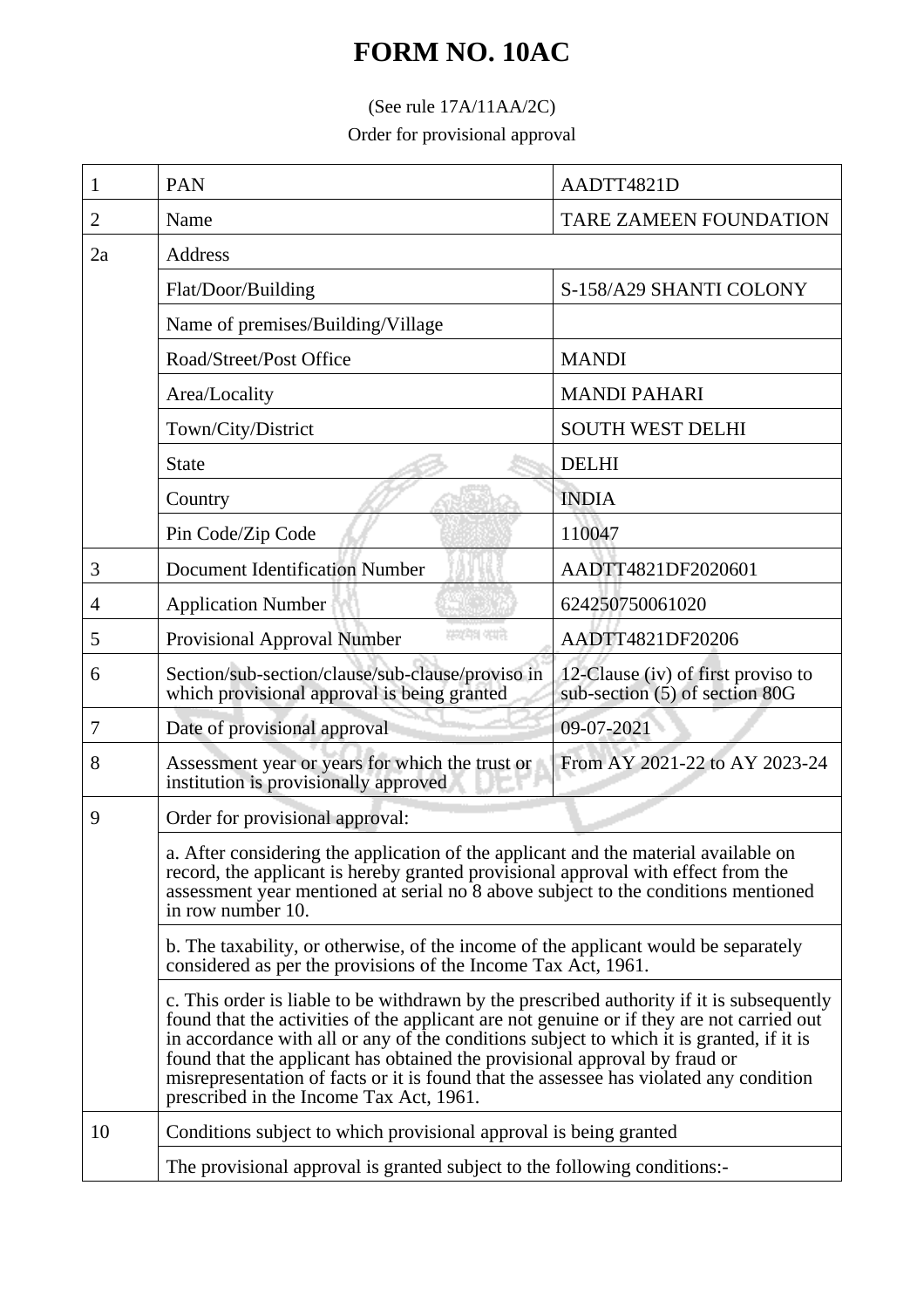|                                                                                                                                                                                                                                                                                                                                                                                                                                                                                                                                                                                                              | a. No change in the deed of the applicant trust/society/non profit company or any of<br>its bye-laws shall be affected without the due procedure of law and the approval of<br>the Competent Authority as per provisions of law and its intimation shall be given<br>immediately to Office of the Jurisdictional Commissioner of Income Tax and to the<br>Assessing Officer.                                                                                                                                                                                                                                                                                                           |                                                                    |  |
|--------------------------------------------------------------------------------------------------------------------------------------------------------------------------------------------------------------------------------------------------------------------------------------------------------------------------------------------------------------------------------------------------------------------------------------------------------------------------------------------------------------------------------------------------------------------------------------------------------------|----------------------------------------------------------------------------------------------------------------------------------------------------------------------------------------------------------------------------------------------------------------------------------------------------------------------------------------------------------------------------------------------------------------------------------------------------------------------------------------------------------------------------------------------------------------------------------------------------------------------------------------------------------------------------------------|--------------------------------------------------------------------|--|
|                                                                                                                                                                                                                                                                                                                                                                                                                                                                                                                                                                                                              | b. Any change in the trustees or address of the applicant trust/society/non-profit<br>company shall be intimated forthwith to Office of the Jurisdictional Commissioner of<br>Income Tax and to the Assessing Officer.                                                                                                                                                                                                                                                                                                                                                                                                                                                                 |                                                                    |  |
|                                                                                                                                                                                                                                                                                                                                                                                                                                                                                                                                                                                                              | c. The applicant trust/society/non profit company shall maintain its accounts<br>regularly and also get them audited as per the provisions of section 80G(5)(iv) read<br>with section $12A(1)(b)/10(23C)$ of the Income Tax Act, 1961.                                                                                                                                                                                                                                                                                                                                                                                                                                                 |                                                                    |  |
|                                                                                                                                                                                                                                                                                                                                                                                                                                                                                                                                                                                                              | d. Certificate of donation shall be issued to the donor in form no 10BE, as per the<br>provisions of rule 18AB.                                                                                                                                                                                                                                                                                                                                                                                                                                                                                                                                                                        |                                                                    |  |
|                                                                                                                                                                                                                                                                                                                                                                                                                                                                                                                                                                                                              | e. No cess or fee or any other consideration shall be received in violation of section<br>$2(15)$ of the Income Tax Act, 1961.                                                                                                                                                                                                                                                                                                                                                                                                                                                                                                                                                         |                                                                    |  |
|                                                                                                                                                                                                                                                                                                                                                                                                                                                                                                                                                                                                              | f. The trust/society/non profit company shall file the return of income of its<br>trust/society/non profit company as per the provisions of section $139(1)/(4A)/(4C)$ of<br>the Income Tax Act, 1961.                                                                                                                                                                                                                                                                                                                                                                                                                                                                                 |                                                                    |  |
|                                                                                                                                                                                                                                                                                                                                                                                                                                                                                                                                                                                                              | g. The approval granted through this order shall apply to the donations received only<br>if the applicant trust/society/non profit company, established in India for charitable<br>purpose, fulfills the conditions laid down in section 80G(5) of the Income Tax Act,<br>1961 and the religious expenditure does not exceed the limit specified in section<br>80G(5B) of the said Act.                                                                                                                                                                                                                                                                                                |                                                                    |  |
|                                                                                                                                                                                                                                                                                                                                                                                                                                                                                                                                                                                                              | h. If the applicant trust/society/non-profit company derives any income, being<br>profits and gains of business, it shall maintain separate books of account in respect of<br>such business as provided in section $80G(5)(i)$ of the Income Tax Act, 1961. Further,<br>any donation received by the applicant shall not be used, directly or indirectly, for the<br>purposes of such business and a certificate shall be issued to every person making a<br>donation to the effect that the applicant maintains separate books of account in<br>respect of the business and the donation received by it will not be used, directly or<br>indirectly, for the purpose of the business. |                                                                    |  |
|                                                                                                                                                                                                                                                                                                                                                                                                                                                                                                                                                                                                              | i. The applicant shall comply with the provisions of the Income Tax Act, 1961 read<br>with the Income Tax Rules, 1962.                                                                                                                                                                                                                                                                                                                                                                                                                                                                                                                                                                 |                                                                    |  |
| j. The approval and the Unique registration number has been instantly granted and if,<br>at any point of time, it is noticed that form for approval has not been duly filled in by<br>not providing, fully or partly, or by providing false or incorrect information or<br>documents required to be provided under sub-rule $(1)$ or $(2)$ of rule 11AA or by not<br>complying with the requirements of sub-rule $(3)$ or $(4)$ of the said rule, the approval<br>and Unique Registration Number (URN), shall be cancelled and the approval and<br>URN shall be deemed to have never been issued or granted. |                                                                                                                                                                                                                                                                                                                                                                                                                                                                                                                                                                                                                                                                                        |                                                                    |  |
|                                                                                                                                                                                                                                                                                                                                                                                                                                                                                                                                                                                                              | Name and Designation of the Approving<br>Authority                                                                                                                                                                                                                                                                                                                                                                                                                                                                                                                                                                                                                                     | Principal Commissioner of Income<br>Tax/Commissioner of Income Tax |  |
|                                                                                                                                                                                                                                                                                                                                                                                                                                                                                                                                                                                                              |                                                                                                                                                                                                                                                                                                                                                                                                                                                                                                                                                                                                                                                                                        | (Digitally signed)                                                 |  |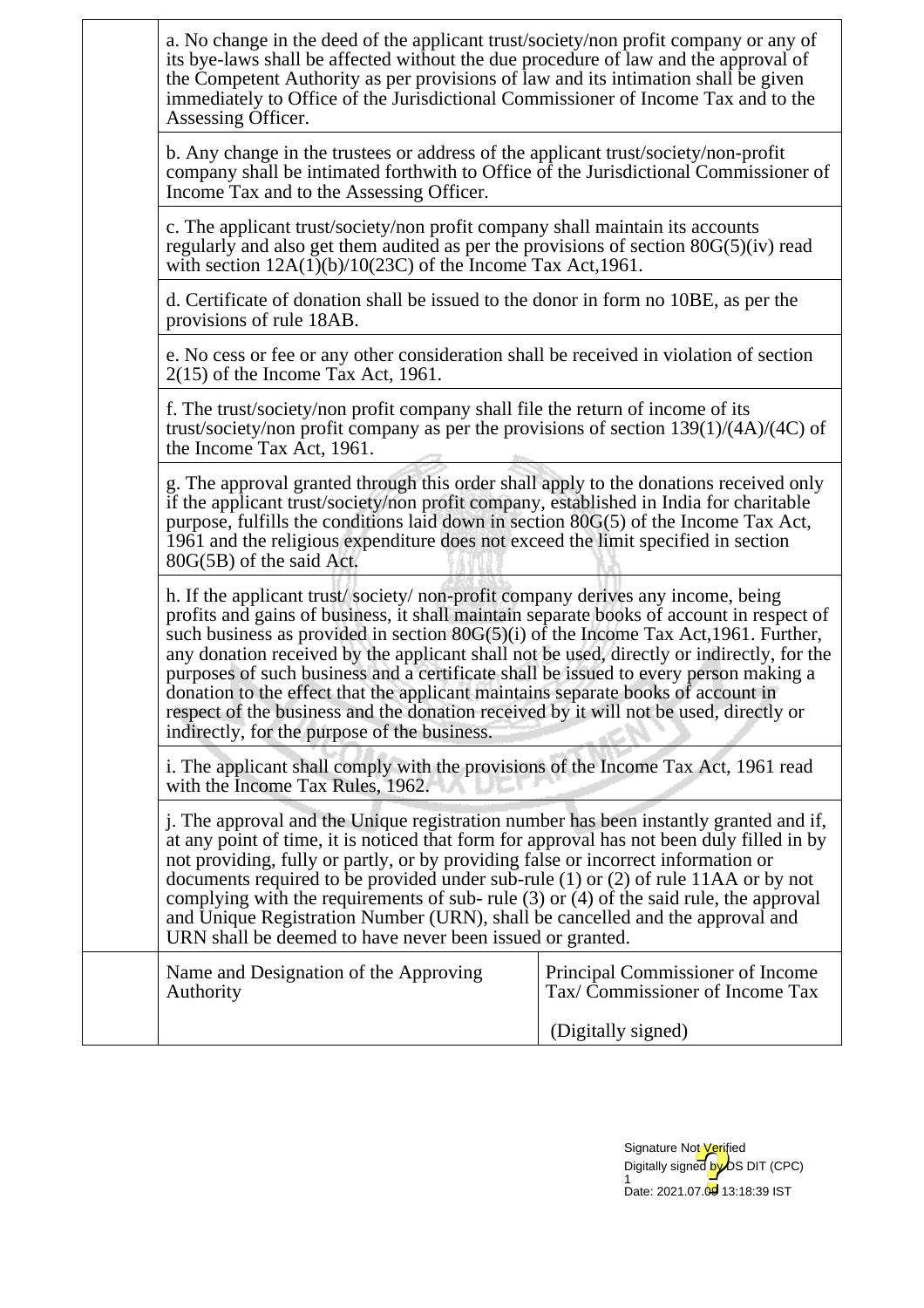

#### **GOVERNMENT OF INDIA MINISTRY OF FINANCE INCOME TAX DEPARTMENT CIT(EXEMPTION), DELHI**

#### **Name and Address of the Applicant**

TARE ZAMEEN FOUNDATION S-158/A29 ,SHANTICOLONY MANDI PAHARI NEW DELHI 110047 ,Delhi India

| PAN:<br>AADTT4821D | Application No:<br><b>CIT(EXEMPTION),</b><br><b>DELHI/2019-</b><br>20/80G/10158 | Approval No:<br><b>CIT(EXEMPTION)</b><br>DELHI/80G/2019-<br>20/A/10235 | Order No:<br><b>ITBA/EXM/S/80G/201</b><br>9-20/1018379193(1) | Date:<br>27/09/2019 |
|--------------------|---------------------------------------------------------------------------------|------------------------------------------------------------------------|--------------------------------------------------------------|---------------------|
|                    |                                                                                 |                                                                        |                                                              |                     |

### **Order for approval under section 80G(5)(vi) of the Income Tax Act, 1961**

- (i) An application in form 10G of the Income Tax Rule, 1962 for grant of approval under section 80G (5)(vi) of the Income Tax Act, 1961 was filed by the applicant on **30/03/2019.**
- (ii) On verification of the facts before me/hearing before me, I have come to the conclusion that the applicant trust/ society/ non-profit company satisfies the conditions for approval under section 80G of the Income Tax Act, 1961. The applicant is hereby granted approval subject to conditions mentioned in para (v).
- (iii) The exemption is valid from assessment year **2019-20** till it is rescinded.
- (iv) The applicant shall forfeit the benefit provided under the law through this approval if any of the conditions mentioned herein is not complied with, abused or violated in any manner.
- (v) The approval is granted subject to the following conditions:-

| S. No | <b>Conditions</b>                                                                                                                                                                                                                                                                                                          |
|-------|----------------------------------------------------------------------------------------------------------------------------------------------------------------------------------------------------------------------------------------------------------------------------------------------------------------------------|
|       | No change in the deed of the applicant trust/society/non profit company or any of<br>its bye-laws shall be affected without the due procedure of law and the approval<br>of the Competent Authority as per provisions of law and its intimation shall be<br>given immediately to this office and to the Assessing Officer. |
| າ     | Any change in the trustees or address of the applicant trust/society/non-profit<br>company shall be intimated forthwith to this office and to the Assessing Officer.                                                                                                                                                       |
| વ     | The applicant trust/society/non profit company shall maintain its accounts<br>regularly and also get them audited as per the provisions of section 80G(5)(iv)<br>read with section 12A(1)(b)/10(23C) of the Income Tax Act, 1961.                                                                                          |

**Note: If digitally signed, the date of digital signature may be taken as date of document. ,CIVIC CENTRE, MINTO ROAD, MINTO ROAD, NEW DELHI, NEW DELHI, Delhi, 110002 Email: DELHI.CIT.EXMP@INCOMETAX.GOV.IN, Office Phone:011-23234643**